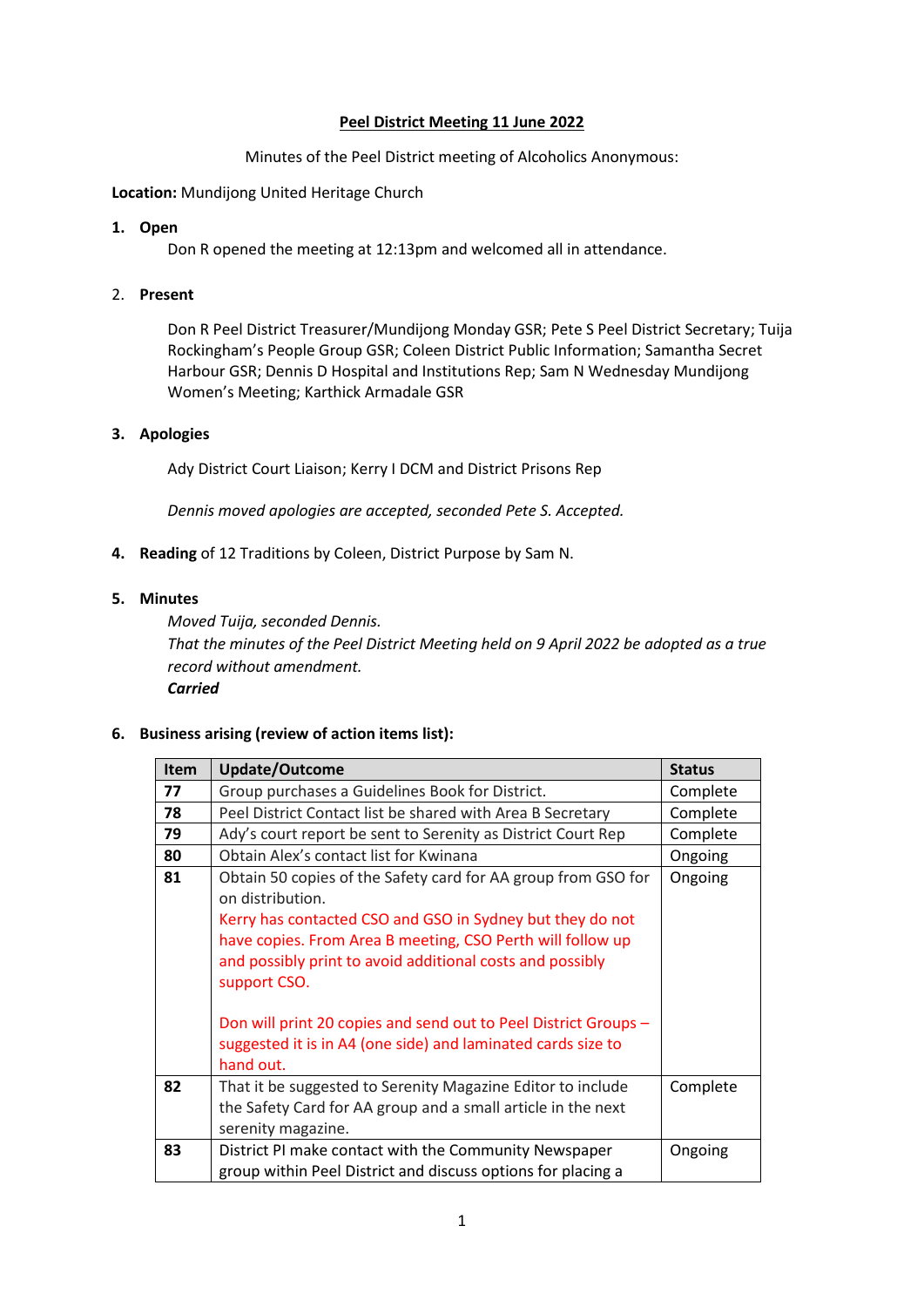| monthly advertisement/community information to cover the      |  |
|---------------------------------------------------------------|--|
| whole of Peel District including costs and report back to the |  |
| June 2022 meeting via a Special Agenda Item.                  |  |

*Action item list updated accordingly.* 

#### **7. Correspondence:**

**7.1. Correspondence IN: See Appendix A**

#### **7.2. Correspondence OUT: See Appendix A**

*Moved* Coleen *Seconded* Tuija. *That the inward correspondence be received and that the outward correspondence be endorsed. Carried*

#### **8. Treasurers Report** - see Appendix B

*To activate online payments, signatories each need to contact P&N Bank (13 25 77) to establish/confirm their details.. Once organised, any of the signatories many initiate a payment which will then need to be approved within 14 days by one of the other signatories. The option to pay by cheque remains available but electronic payments should be more convenient. We also need to officially remove Joyce B from the list of approved signatories.*

*Moved Don R, seconded* Tuija. *That the Treasurer's Report be received. Carried.*

## *Action item 84 created: Sam P donation within District account to be changed to Secret Harbour*

*Motion: Bank account signatories to contact P&N bank to initiate online process to approve payments and remove Joyce's name from Peel District bank account. Moved Pete S, Seconded Tuija. Carried*

*Acton item 85 created: Bank account signatories to contact P&N bank to initiate online process to approve payments and remove Joyce's name from Peel District bank account.*

#### **9. Special Agenda items**

Nil received.

#### **10. Reports (any issues by exception) - see Appendix B**

#### **10.1 DCM**

Comment from Kerry regarding schedule of meetings of Peel District and Area B meetings suggesting District meetings should be held prior to Area meetings i.e. that Area B and Peel District swap meeting dates.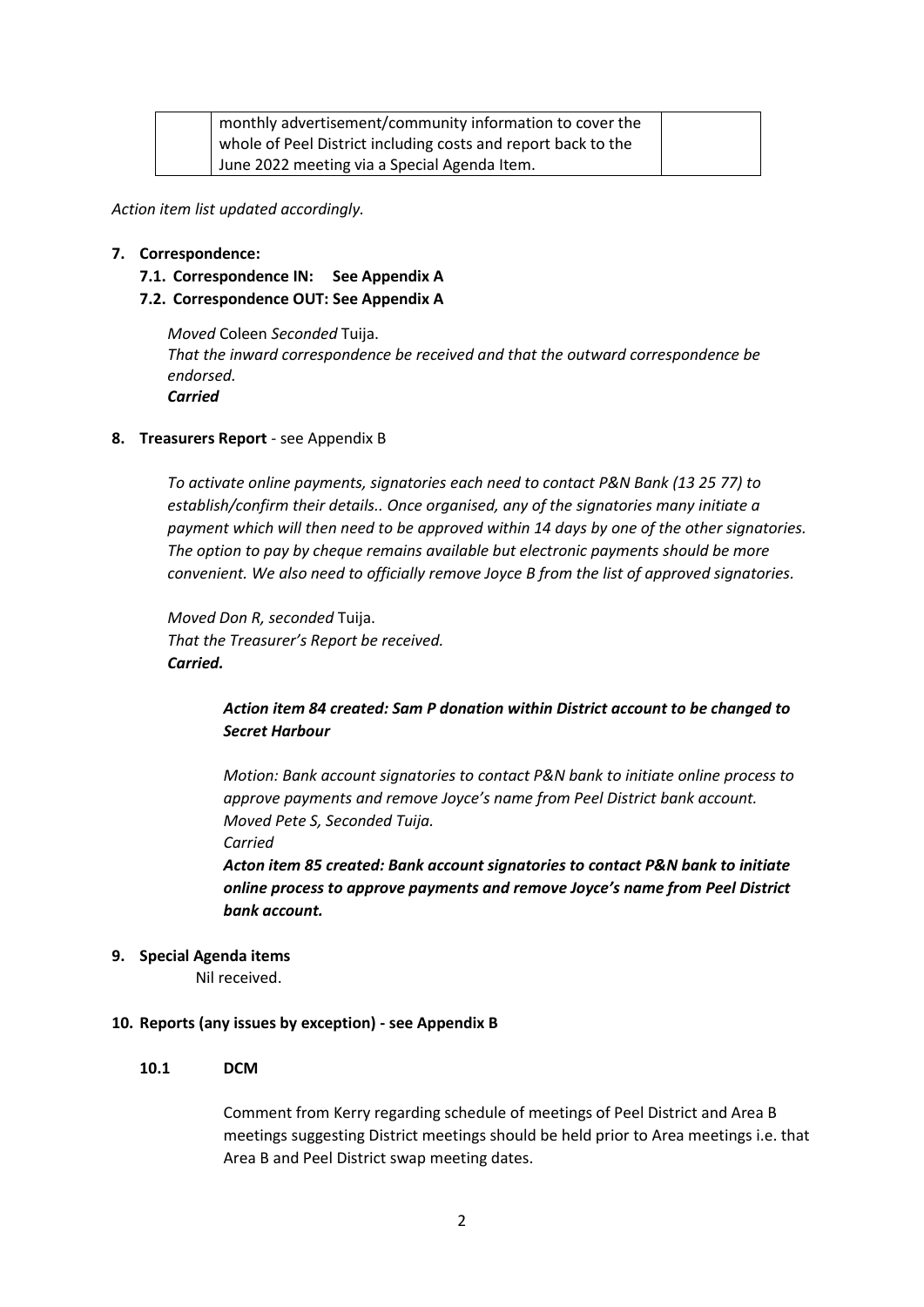Motion: Write to Area B suggesting that an agenda item for Area B Assembly is that Peel District is held on the first Saturday of even numbered months and that Area B Assembly be held on the second Saturday+- of even numbered months. Moved Don R; Seconded Tuija Carried

*Action item 86 created: Write to Area B suggested that an agenda item for Area B Assembly is that Peel District is held on the first Saturday of even numbered month and that Area B Assembly be held on the second Saturday of even numbered months.*

#### **10.2 Prisons Report**

Sam P currently rep for Melaleuca Women's Prison, rep for last 2 years. Going to try to find someone. Problem has been COVID for last two years, also last Superintendent was not supportive of AA members coming, so wouldn't clear any forms. New Superintendent and new clearance form. Lost members who were interested due to clearances not being progressed. Sam P also has some literature at her house, as you can only take little bits at a time.

Tuija suggested we send some literature to prisons because of the absence of AA in prisons. She suggested a new Grapevine book, Sober inside and another prison book and Big Books. Sam P advised there is money that has been put aside for the Prisons and Prison Reps. Sam is not sure how much money is left as she ordered a lot of literature.

Sam P advised when we go in the prison we have literature that has to be their property so the girls can take it with them. Don R said we are happy to fund literature.

#### **10.3 Public Information/Schools Report**

- 10.3.1 Area B PI Committee Meeting Report Area B PI not currently filled.
- 10.3.2 Peel District PI Report

Coleen reports: Box received from Kerry. Lyndal has been in contact to get Area B stuff from her. Collen is unsure why she has the Area B kit. Has list of local Police Stations, libraries, doctors etc.

*Motion: Authorise Coleen to spend up to another \$100 for starter kits to be distributed to groups for the sole person to be handed out to local doctors. Moved Don R; seconded Sam N Carried*

*Acton item 87 created: Authorise Coleen (Peel District PI) to spend up to another \$100 for starter kits to be distributed to groups for the sole person to be handed out to local doctors.*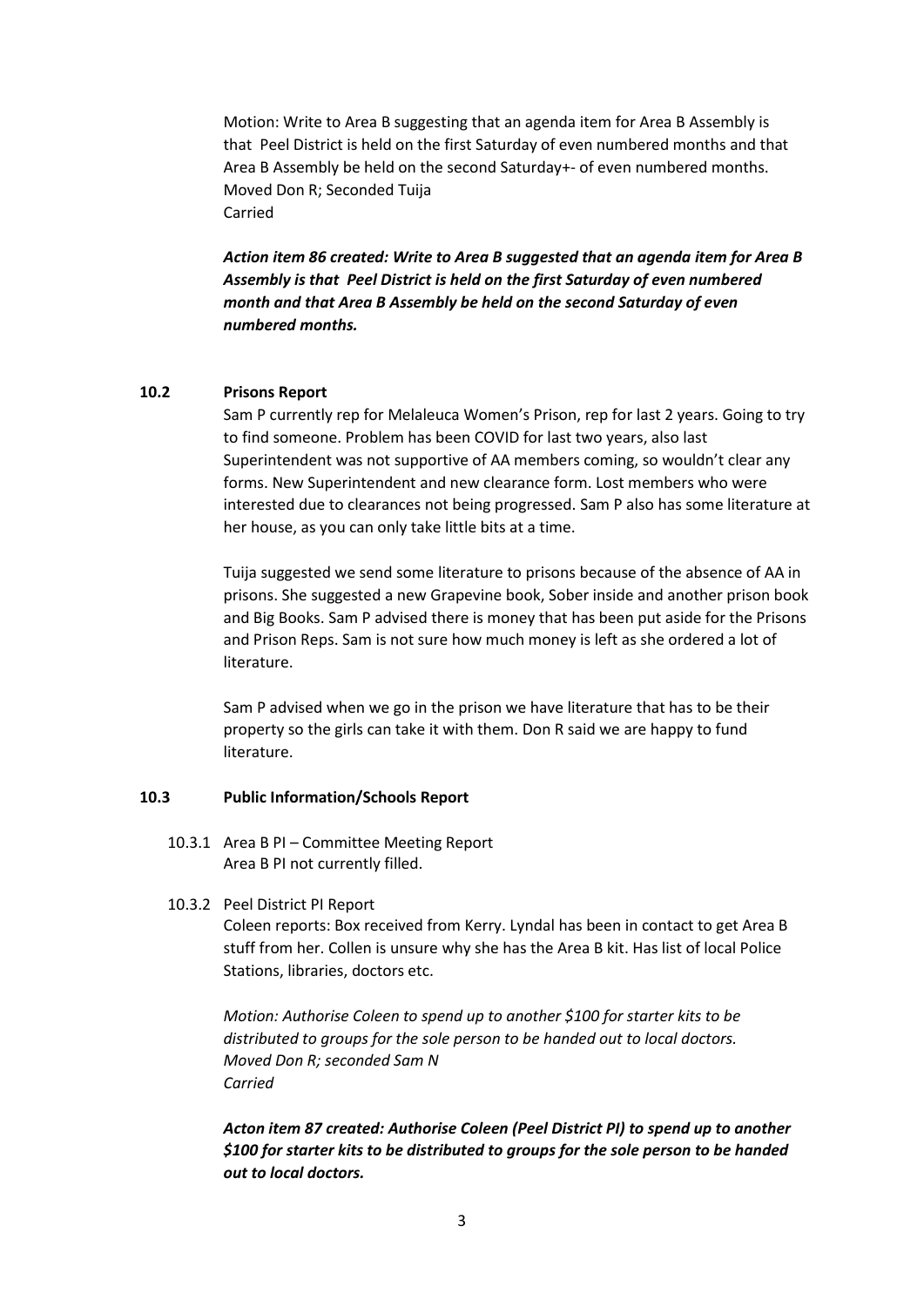- 10.3.3 Peel District Schools Rep Report No representative.
- **10.4 Courts Report** No report.

# **10.5 Hospitals and Institution** No report. Don suggested the process should start with a list of all Hospitals and institutions in Peel District

*Moved Coleen seconded Sam R That the Reports be received. Carried*

## **11. GSR Reports by exception - see Appendix B**

• Sam N Wednesday Mundijong Women's new GSR - asked what to write in report. Suggested she reads previous minutes. Pete will send.

*Moved Dennis seconded Coleen That the GSR Reports be received. Carried*

## **12. Peel District Pamphlet**

• Nil changes

## **13. Review currency of Peel District Contact List**

• Changes made Version 10 - 11 June 2022 – GSR's will be designated by an asterisk moving forward.

#### **14. General Business**

• Via Tuija, Kerry I suggested putting on a workshop about sponsoring people into service. Don R advised October out due to conflict with old timers meeting – 2023 is suggested? Sam P suggested Zoom. Tuija will go back to convention committee to discuss whether there is something specific about sponsoring people into service.

*Motion: Ask Tuija to take concerns about sponsoring into service to the National Convention committee as a suggested topic. Moved Don R; seconded Karthick Carried*

*Acton item 88 created: Tuija to take concerns about sponsoring into service to the National Convention committee as a suggested topic*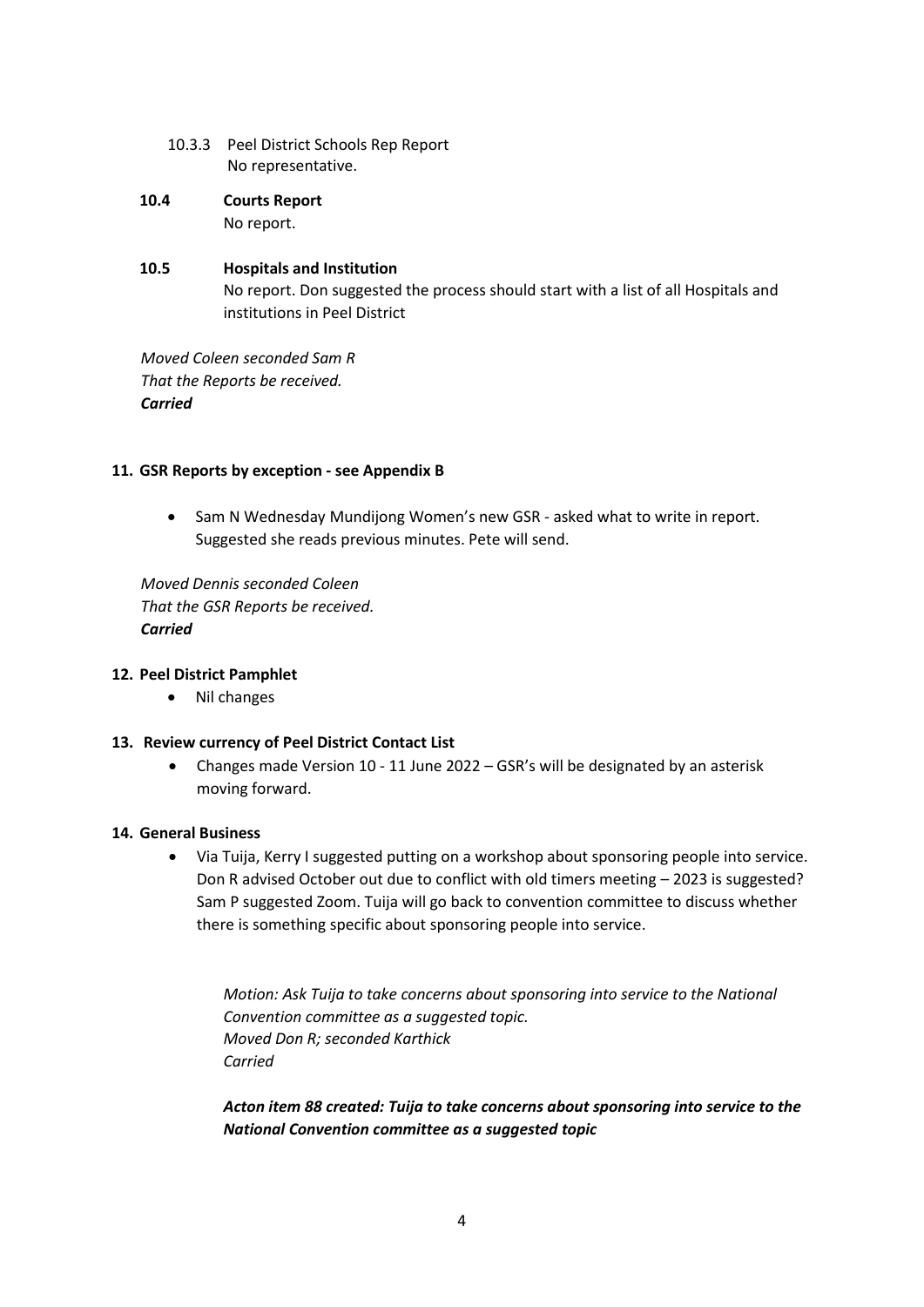## **15. Approval of expenditure**

• See action item 87

## **16. Summary of action items**

See attached Action Item List

# **17. Date and time of next meeting**

13 August 2022 at 1.00 pm at the Mundijong United Heritage Church

## **18. 7 th Tradition**

Completed \$24.00

# **19. End of meeting**

Meeting closed with the Serenity Prayer at 2:00pm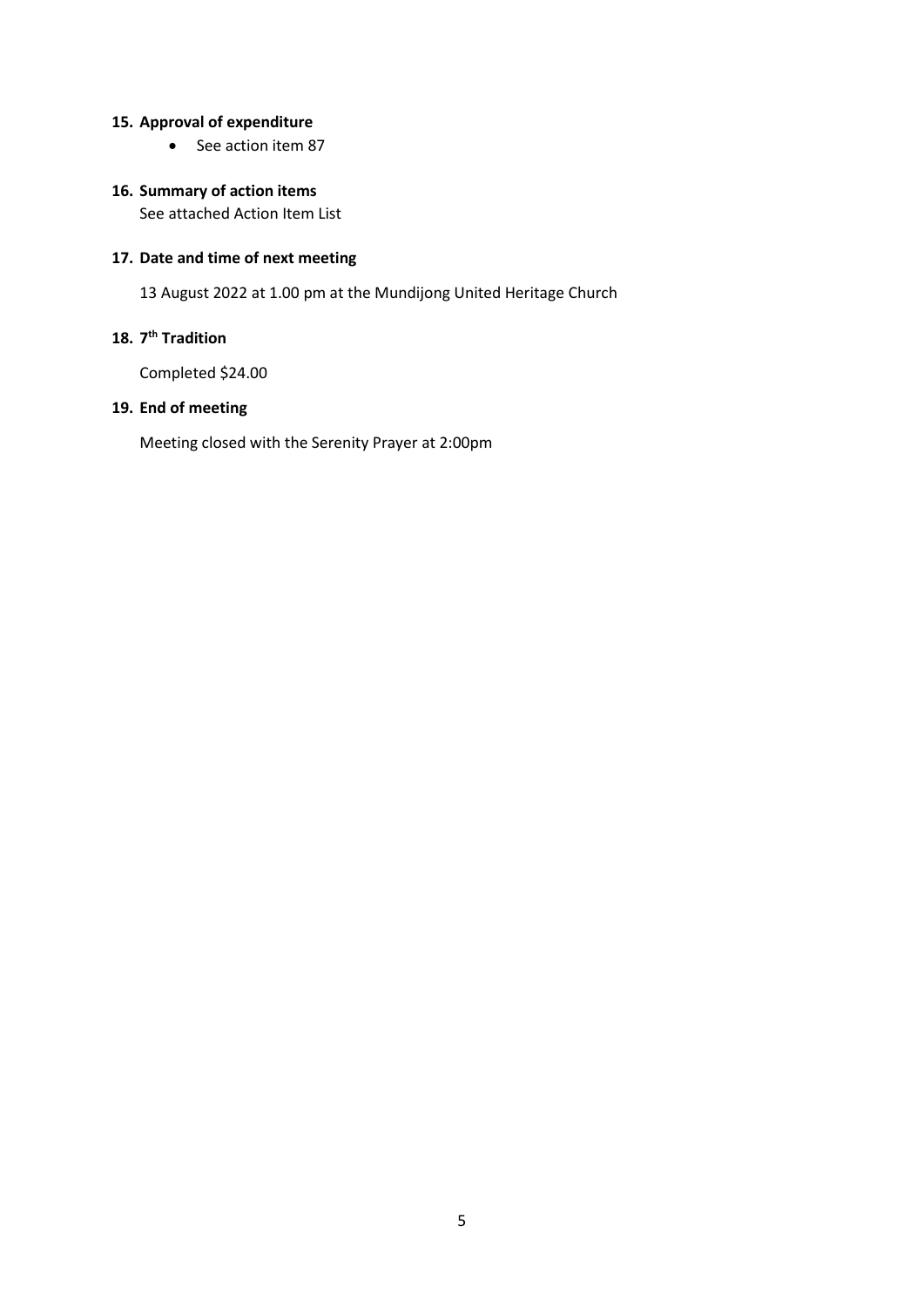# **Action item list**

| <b>Action</b> | <b>Action item</b>                                                                                                                                                                                                                                                                                 | Responsible                 | <b>First raised</b> | <b>Planned</b>   | <b>Status</b> |  |
|---------------|----------------------------------------------------------------------------------------------------------------------------------------------------------------------------------------------------------------------------------------------------------------------------------------------------|-----------------------------|---------------------|------------------|---------------|--|
| item          |                                                                                                                                                                                                                                                                                                    | person                      |                     | completion       |               |  |
| <b>No</b>     |                                                                                                                                                                                                                                                                                                    |                             |                     | date             |               |  |
| 80            | Obtain Alex's contact list for Kwinana                                                                                                                                                                                                                                                             | Kerry I                     | April 2022          | <b>June 2022</b> | Ongoing       |  |
| 81            | Obtain 50 copies of the Safety card for AA group from GSO for on<br>distribution.                                                                                                                                                                                                                  | Don                         | April 2022          | August 2022      | Ongoing       |  |
|               | Don will print 20 copies and send out to Peel District Groups -<br>suggested it is in A4 (one side) and laminated cards size to hand out.                                                                                                                                                          |                             |                     |                  |               |  |
| 83            | District PI make contact with the Community Newspaper group<br>within Peel District and discuss options for placing a monthly<br>advertisement/community information to cover the whole of Peel<br>District including costs and report back to the June 2022 meeting via<br>a Special Agenda Item. | Coleen                      | April 2022          | August 2022      | Ongoing       |  |
| 84            | Sam P donations within District account to be changed to Secret<br>Harbour                                                                                                                                                                                                                         | Don R                       | <b>June 2022</b>    | August 2022      | <b>New</b>    |  |
| 85            | Bank account signatories to contact P&N bank to initiate online<br>process to approve payments and remove Joyce's name from Peel<br>District bank account.                                                                                                                                         | Pete S, Don R<br>and Dennis | June 2022           | August 2022      | <b>New</b>    |  |
| 86            | Write to Area B suggested that an agenda item for Area B Assembly<br>is that Peel District is held on the first Saturday of even numbered<br>month and that Area B Assembly be held on the second Saturday of<br>even numbered months.                                                             | Pete S                      | <b>June 2022</b>    | August 2022      | <b>New</b>    |  |
| 87            | Authorise Coleen to spend up to another \$100 for starter kits to be<br>distributed to groups for the sole person to be handed out to local<br>doctors.                                                                                                                                            | Coleen                      | <b>June 2022</b>    | August 2022      | <b>New</b>    |  |
| 88            | Tuija to take concerns about sponsoring into service to the National<br>Convention committee as a suggested topic                                                                                                                                                                                  | Tuija                       | <b>June 2022</b>    | August 2022      | <b>New</b>    |  |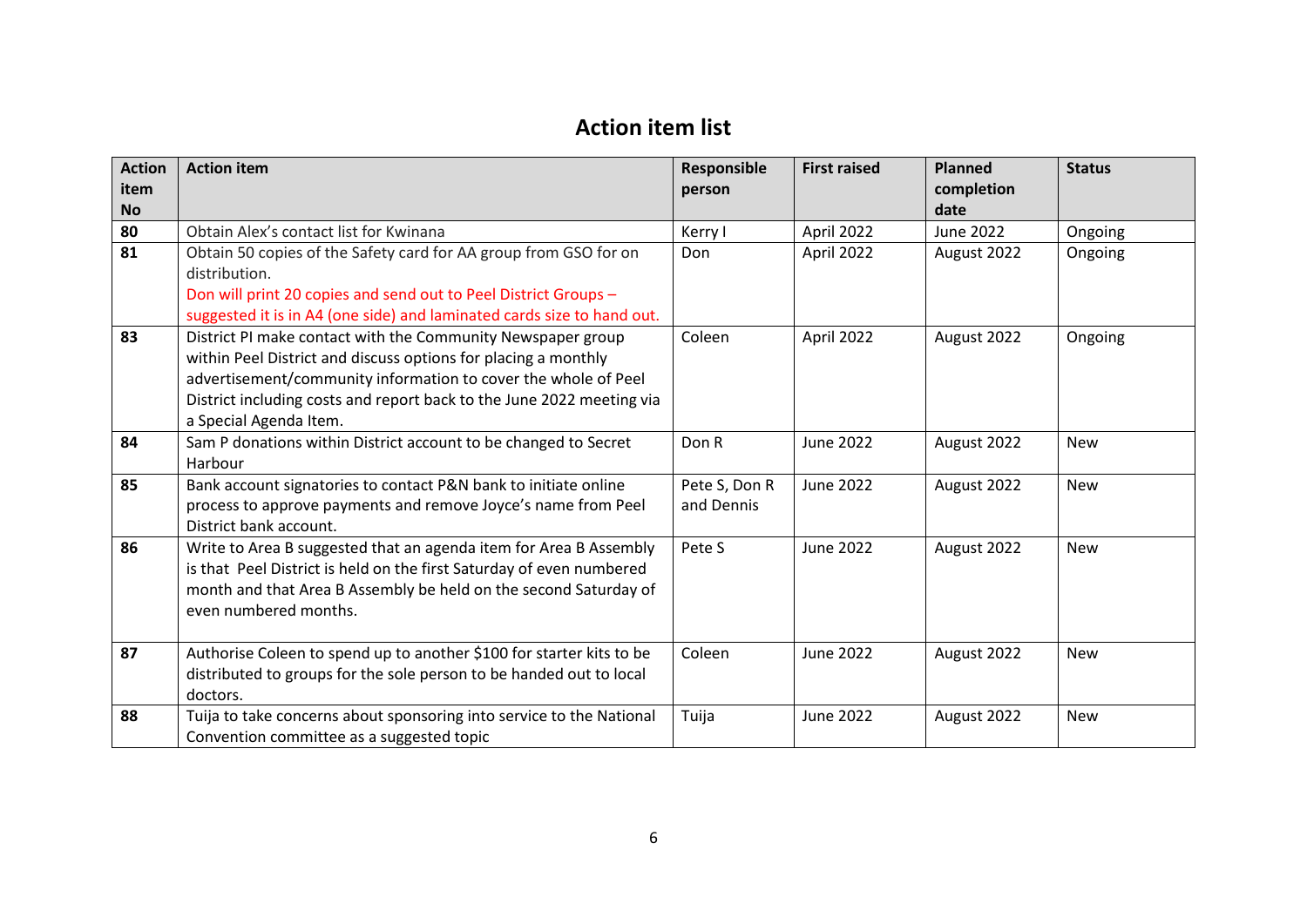### **Appendix A**

# **Correspondence**

# **In out between 3 April to 4 June 2022**

## Correspondence In

| Date<br>receive<br>d | From                                                                      | Title                                                                                                                                   | Comment                                                                                                                                                                               |
|----------------------|---------------------------------------------------------------------------|-----------------------------------------------------------------------------------------------------------------------------------------|---------------------------------------------------------------------------------------------------------------------------------------------------------------------------------------|
| 18 April<br>2022     | Sue CSO                                                                   | Peel<br><b>District</b><br>Committee<br>Meeting<br>Minutes 9<br>April 2022                                                              | Your April Minutes are now uploaded to the CSO website.<br>https://aaperthwa.org/members/peel-district/                                                                               |
| 24 April<br>2022     | Area B<br>Secretary -<br>Alison                                           | Area B<br>Minutes 2<br>April 2022                                                                                                       | Minutes from Western Region Area B meeting on 2 April 2022<br>$\frac{1}{\rho_{DF}}$<br>02.04.2022 Draft<br>Minutes Area B Mee                                                         |
| 25 April<br>2022     | AA Service<br>Council for<br>Western<br>Australia<br>$Inc - via$<br>Susan | Payment<br>has been<br>made by<br><b>AA Service</b><br>Council for<br>Western<br>Australia<br>Inc for Peel<br>District for<br>AUD 45.00 | Hi Secretary,<br>Here's your remittance advice for payment of AUD 45.00.<br>If you have any questions, please let us know.<br>Thanks,<br>AA Service Council for Western Australia Inc |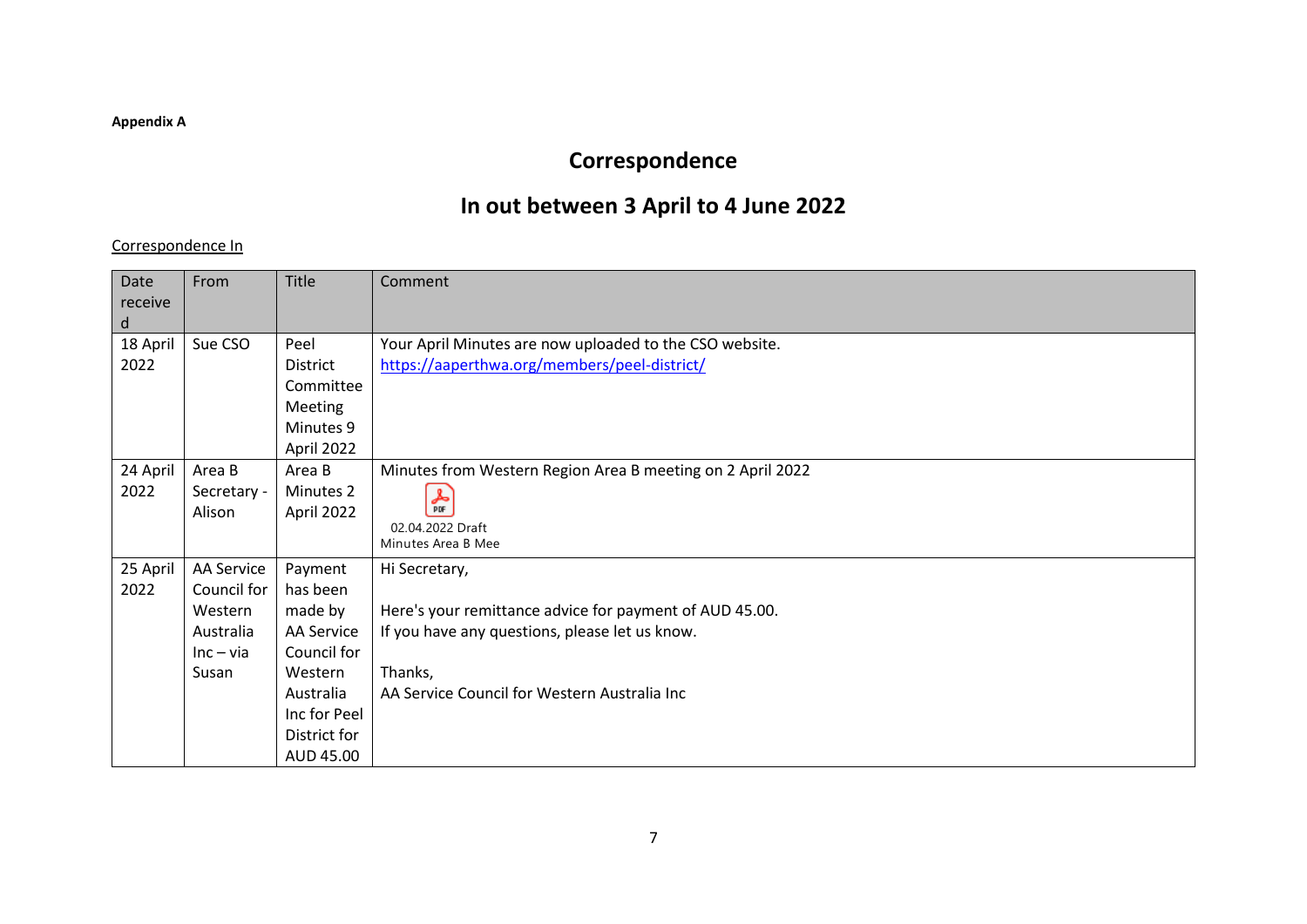|          |            |             | <b>REMITTANCE ADVICE</b><br><b>Peel District</b> |                                                                                                          | <b>Payment Date</b><br>25 Apr 2022<br><b>Sent Date</b><br>26 Apr 2022<br><b>ABN</b><br>36 482 379 373 | AA Service Council for<br>Western Australia Inc<br>Attention: Treasure<br><b>Claisebrook Lotteries</b><br>House<br>31-33 Moore Street<br>EAST PERTH WA 6004<br><b>AUSTRALIA</b> |             |                               |                                  |
|----------|------------|-------------|--------------------------------------------------|----------------------------------------------------------------------------------------------------------|-------------------------------------------------------------------------------------------------------|---------------------------------------------------------------------------------------------------------------------------------------------------------------------------------|-------------|-------------------------------|----------------------------------|
|          |            |             |                                                  |                                                                                                          |                                                                                                       | <b>Total AUD paid</b>                                                                                                                                                           | 45.00       |                               |                                  |
|          |            |             | <b>Invoice Date</b>                              | Reference                                                                                                | <b>Invoice Total</b>                                                                                  | <b>Amount Paid</b>                                                                                                                                                              | Still Owing |                               |                                  |
|          |            |             | 31 Mar 2022                                      | Jan to Mar Contributions                                                                                 | 45.00                                                                                                 | 45.00                                                                                                                                                                           | 0.00        |                               |                                  |
|          |            |             |                                                  |                                                                                                          | <b>Total AUD</b>                                                                                      | 45.00                                                                                                                                                                           | 0.00        |                               |                                  |
| 25 April | <b>CSO</b> | AA CSO      |                                                  | District - Peel - Contributions received for distribution                                                |                                                                                                       |                                                                                                                                                                                 |             |                               |                                  |
| 2022     | Treasurer  | Perth-      | 01 Feb 2022                                      | Receivable Invoice                                                                                       | Cash Sales - Invoice 3472                                                                             |                                                                                                                                                                                 |             | Cash sales February 2022      | 10.00 165 Gosnells Wednesday     |
|          | - Susan    | January to  | 21 Feb 2022                                      | Receive Money                                                                                            | Mundijong (Group 133) - Grp133 - 50301010                                                             |                                                                                                                                                                                 |             |                               | 15.00 133 Mundijong Group        |
|          |            | March       | 21 Mar 2022                                      | <b>Receive Money</b>                                                                                     | Willagee Just for Today (Group 14) - Tradition 7                                                      |                                                                                                                                                                                 |             | Serenity/Trad 7 (50/30/10/10) | 20.00 014 Willagee 'Just for Tod |
|          |            | contributio |                                                  | <b>Total District - Peel - Contributions received for distribution</b>                                   |                                                                                                       |                                                                                                                                                                                 |             |                               | 45.00                            |
|          |            | ns-Peel     |                                                  |                                                                                                          |                                                                                                       |                                                                                                                                                                                 |             |                               |                                  |
|          |            | District    |                                                  |                                                                                                          |                                                                                                       |                                                                                                                                                                                 |             |                               |                                  |
| 3 June   | Area B     | Area B      |                                                  | Dear Area B Committee Members, GSRs and other members.                                                   |                                                                                                       |                                                                                                                                                                                 |             |                               |                                  |
| 2022     | Secretary  | Assembly -  |                                                  |                                                                                                          |                                                                                                       |                                                                                                                                                                                 |             |                               |                                  |
|          |            | Saturday 4  |                                                  | Please find attached Agenda (which includes various reports and other attachments) for tomorrow's Area B |                                                                                                       |                                                                                                                                                                                 |             |                               |                                  |
|          |            | June        | Assembly, Saturday 4 June at 1.30pm via Zoom.    |                                                                                                          |                                                                                                       |                                                                                                                                                                                 |             |                               |                                  |
|          |            | 1.30pm -    |                                                  |                                                                                                          |                                                                                                       |                                                                                                                                                                                 |             |                               |                                  |
|          |            | Agenda &    |                                                  | Zoom details as follows:                                                                                 |                                                                                                       |                                                                                                                                                                                 |             |                               |                                  |
|          |            | Reports     | Meeting ID:                                      |                                                                                                          |                                                                                                       |                                                                                                                                                                                 |             |                               |                                  |
|          |            |             | Password:                                        |                                                                                                          |                                                                                                       |                                                                                                                                                                                 |             |                               |                                  |
|          |            |             |                                                  | Should any one need assistance or have any questions, please let me know - my contact details are below. |                                                                                                       |                                                                                                                                                                                 |             |                               |                                  |
|          |            |             |                                                  | I look forward to seeing you tomorrow.                                                                   |                                                                                                       |                                                                                                                                                                                 |             |                               |                                  |
|          |            |             | Kind regards                                     |                                                                                                          |                                                                                                       |                                                                                                                                                                                 |             |                               |                                  |
|          |            |             | Alison W                                         |                                                                                                          |                                                                                                       |                                                                                                                                                                                 |             |                               |                                  |
|          |            |             | Area B Secretary                                 |                                                                                                          |                                                                                                       |                                                                                                                                                                                 |             |                               |                                  |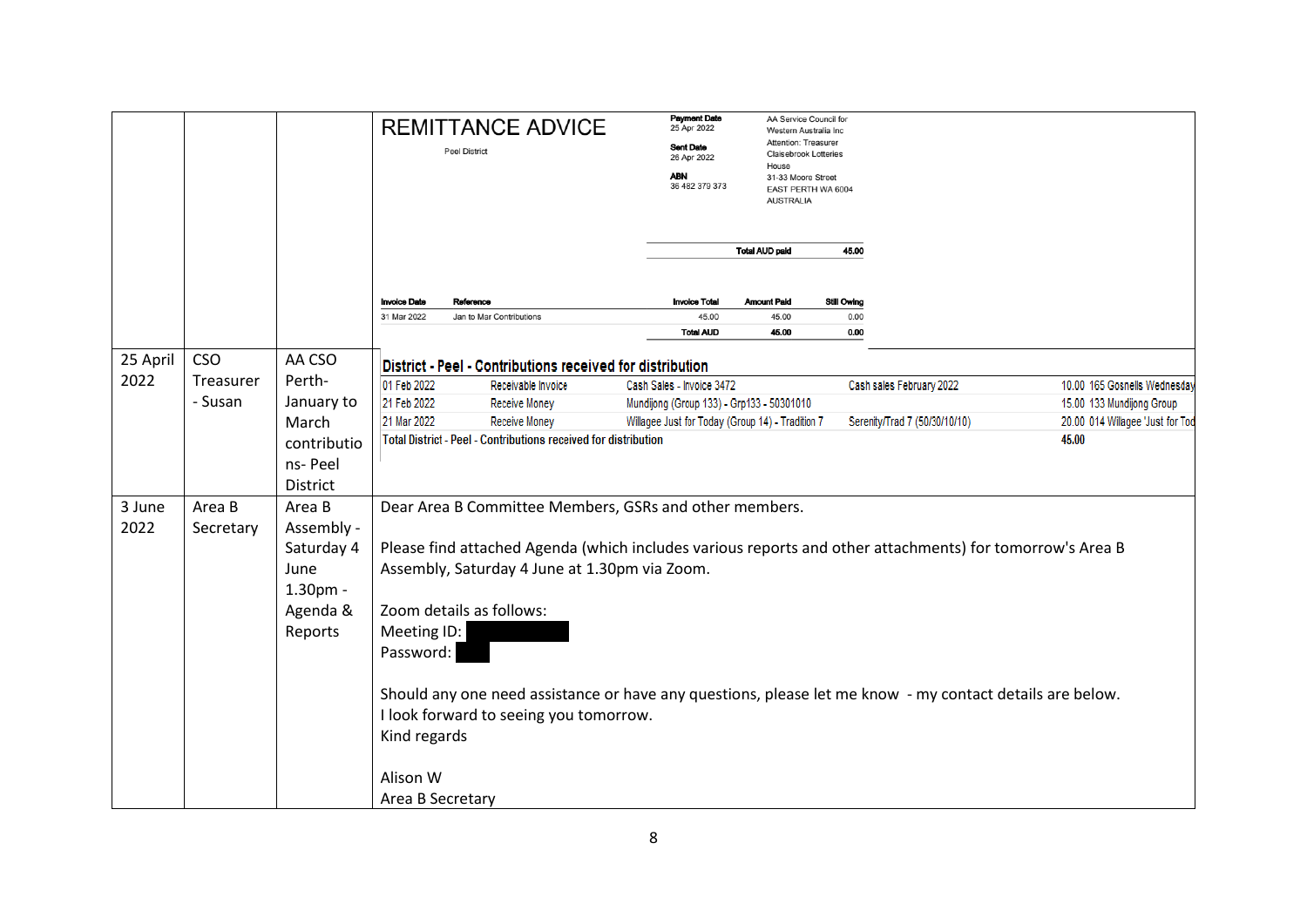#### Correspondence Out

| Date sent     | To          | <b>Title</b>                   | Comment                                                            |
|---------------|-------------|--------------------------------|--------------------------------------------------------------------|
| 9 April 2022  | Serenity    | Possible Article for           | Proposal for article provided by Peel District Court Rep Adrienne  |
|               | Editor      | <b>Serenity Magazine</b>       |                                                                    |
| 18 April 2022 | CSO, Area B | Peel District Committee        | Final minutes for publishing to CSO Website and for Area B perusal |
|               | Secretary   | <b>Meeting Minutes 9 April</b> |                                                                    |
|               |             | 2022                           |                                                                    |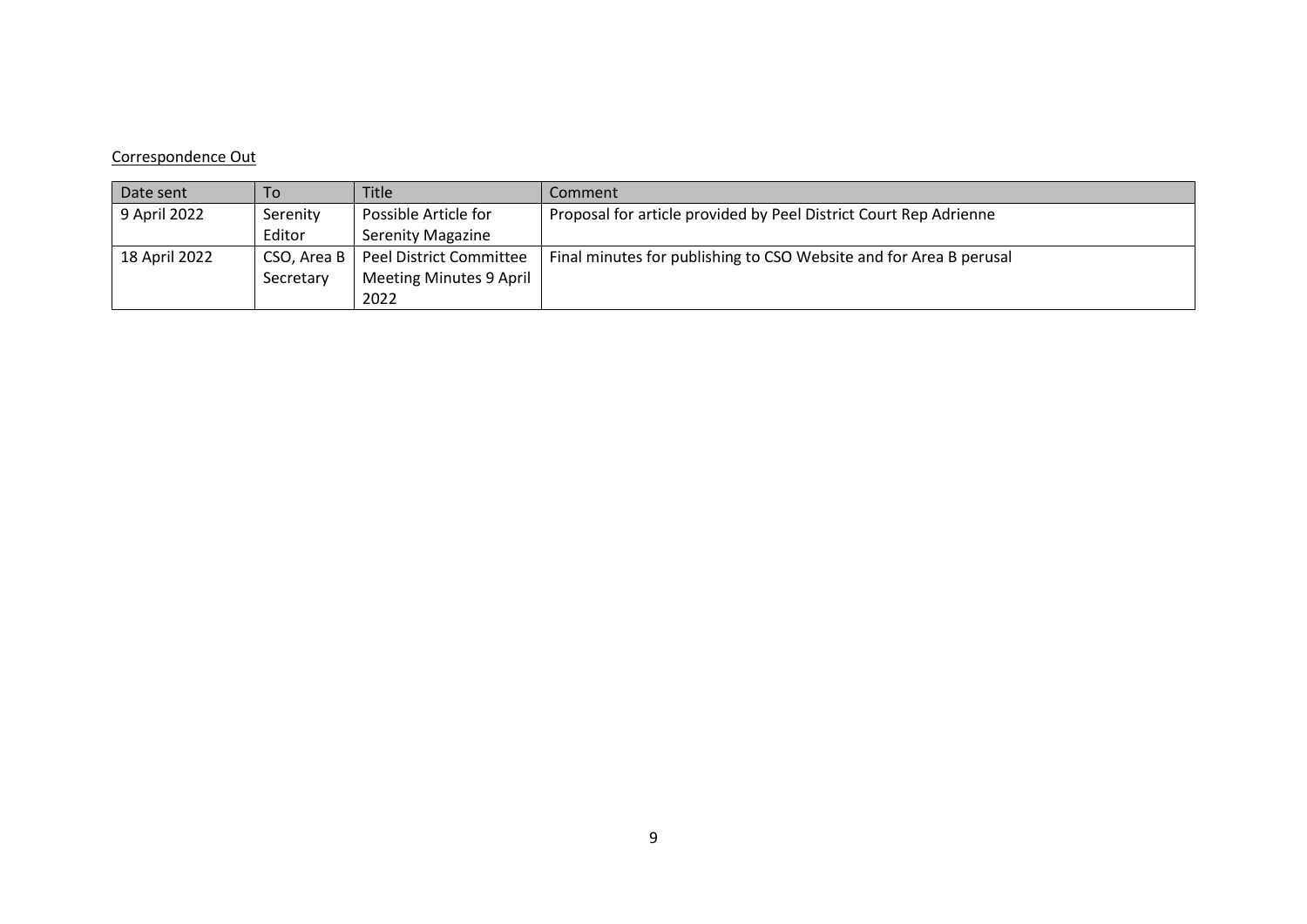#### Appendix B: **June 2022 Reports**

## **DCM**

- Do members at Area B who sponsor tell their sponsees about service structure, 3rd Legacy, Traditions or suggest sponsee get a service sponsor.
- Alot of members have covid so not much happening. I wrote a service piece which is in Serenity.
- Ady, Neely elected Court Liaison wrote a great Court report which Peel agreed to put it in Serenity
- Caron with 6 years sobriety and financial experience would be very happy to take on the Area B treasurer

## **Treasurer**

From Don R: We continue to be financially ok. Direct deposit donations from individuals are still being received which may, in fact, be from groups, hence the ?? on the spreadsheet.

CSO split has included two groups not in Peel District. Gosnells is borderline but Willagee is definitely Port District. I would like the meetings advice on how this should be handled before drafting an email to the CSO Treasurer.

|                        | Peel District Treasurer's Report June 2022 |        |        |         |                  |         |
|------------------------|--------------------------------------------|--------|--------|---------|------------------|---------|
|                        | 1/10/2021 interest Credit                  | 0.02   |        | 656.33  | 623.37<br>32.96  | 656.33  |
|                        | 21/10/2021 Starter Packs (for District)    |        | 60.00  | 596.33  | 563.37<br>32.96  | 596.37  |
| 22/10/2021 CSO Split   |                                            | 134.30 |        | 730.63  | 697.67<br>32.96  | 730.63  |
| 11/12/2021 Tradition 7 |                                            | 16.50  |        | 747.13  | 697.67<br>49.46  |         |
|                        | 11/12/2021 Mundijong Church Rent           |        | 15.00  | 732.13  | 697.67<br>34.46  | 732.13  |
|                        | 1/01/2022 interest Credit                  | 0.01   |        | 732.14  | 697.68<br>34.46  | 732.14  |
|                        | 6/01/2022 Damien T. Donation (?Group)      | 25.00  |        | 757.14  | 722.68<br>34.46  | 757.14  |
| 24/01/2022 CSO Split   |                                            |        |        |         |                  |         |
|                        | 165 Gosnells Wednesday                     | 15.00  |        |         |                  |         |
|                        | 082 Rockingham Discussion                  | 15.00  |        |         |                  |         |
|                        | 046 Armadale                               | 100.00 |        |         |                  |         |
|                        | 133 Mundijong Monday                       | 10.00  |        |         |                  |         |
|                        | 008 Rockinghsm Peoples                     | 10.00  |        |         |                  |         |
|                        | 066 Fremantle Spiritual Concept            | 15.00  |        |         |                  |         |
|                        | 064 Mandurah Serenity                      | 50.00  |        | 972.14  | 937.68<br>34.46  | 972.14  |
| 12/02/2022 Tradition 7 |                                            | 33.45  |        | 1005.59 | 937.68<br>67.91  | 1005.59 |
|                        | Mundijong Church Rent                      |        | 15.00  | 990.59  | 937.68<br>52.91  | 990.59  |
|                        | <b>Host Planning Committee</b>             |        | 200.00 | 790.59  | 737.68<br>52.91  | 790.59  |
|                        | 14/02/2022 Donation Linda G (?? Group)     | 70.00  |        | 860.59  | 807.68<br>52.91  | 860.59  |
|                        | 17/02/2022 Group Handbooks                 |        | 87.50  | 773.09  | 52.91<br>720.18  | 773.09  |
|                        | 12/03/2022 Anniversary Tradition 7         | 53.05  |        | 826.14  | 105.96<br>720.18 | 826.14  |
|                        | Mundijong Church Rent                      |        | 20.00  | 806.14  | 720.18<br>85.96  | 806.14  |
|                        | Anniversary Cake                           |        | 49.00  | 757.14  | 671.18<br>85.96  | 757.14  |
|                        | interest Credit                            | 0.02   |        | 757.16  | 671.20<br>85.96  | 757.16  |
|                        | 9/04/2022 Tradition 7                      | 29.80  |        | 786.96  | 671.20<br>115.76 | 786.96  |
|                        | 13/04/2022 Mundijong Church Rent           |        | 15.00  | 771.96  | 671.20<br>100.76 | 771.96  |
|                        | 13/04/2022 Donation Alan James B. (??)     | 200.00 |        | 971.96  | 871.20<br>100.76 | 971.96  |
| 26/04/2022 CSO Split   |                                            |        |        |         |                  |         |
|                        | 133 Mundijong                              | 15.00  |        | 986.96  | 886.20<br>100.76 | 986.96  |
|                        | 165 Gosnells Wednesday                     | 10.00  |        | 996.96  | 100.76<br>896.20 | 996.96  |
|                        | 014 Willagee"Just for Today"               | 20.00  |        | 1016.96 | 100.76<br>906.20 | 1016.96 |
| 30/05/2022             | Donation Samantha P. (??)                  | 75.00  |        | 1091.96 | 991.20<br>100.76 | 1091.96 |
|                        |                                            |        |        |         |                  |         |

## **Mundijong Monday meeting**

From Don: Numbers continue to be down slightly from previous years with average of  $7 - 10$ generally. Attendees usually with established sobriety and having other home groups. Only one or two newcomers over the last two months and they are not yet ready to commit to having a home group.

Despite ceasing pre-meeting BBQ, the speaker meeting on 1st Monday still attracted increased numbers with about 15 members attending. Fortunately, we have a new home group member with many years of sobriety. This should help with filling service position vacancies.